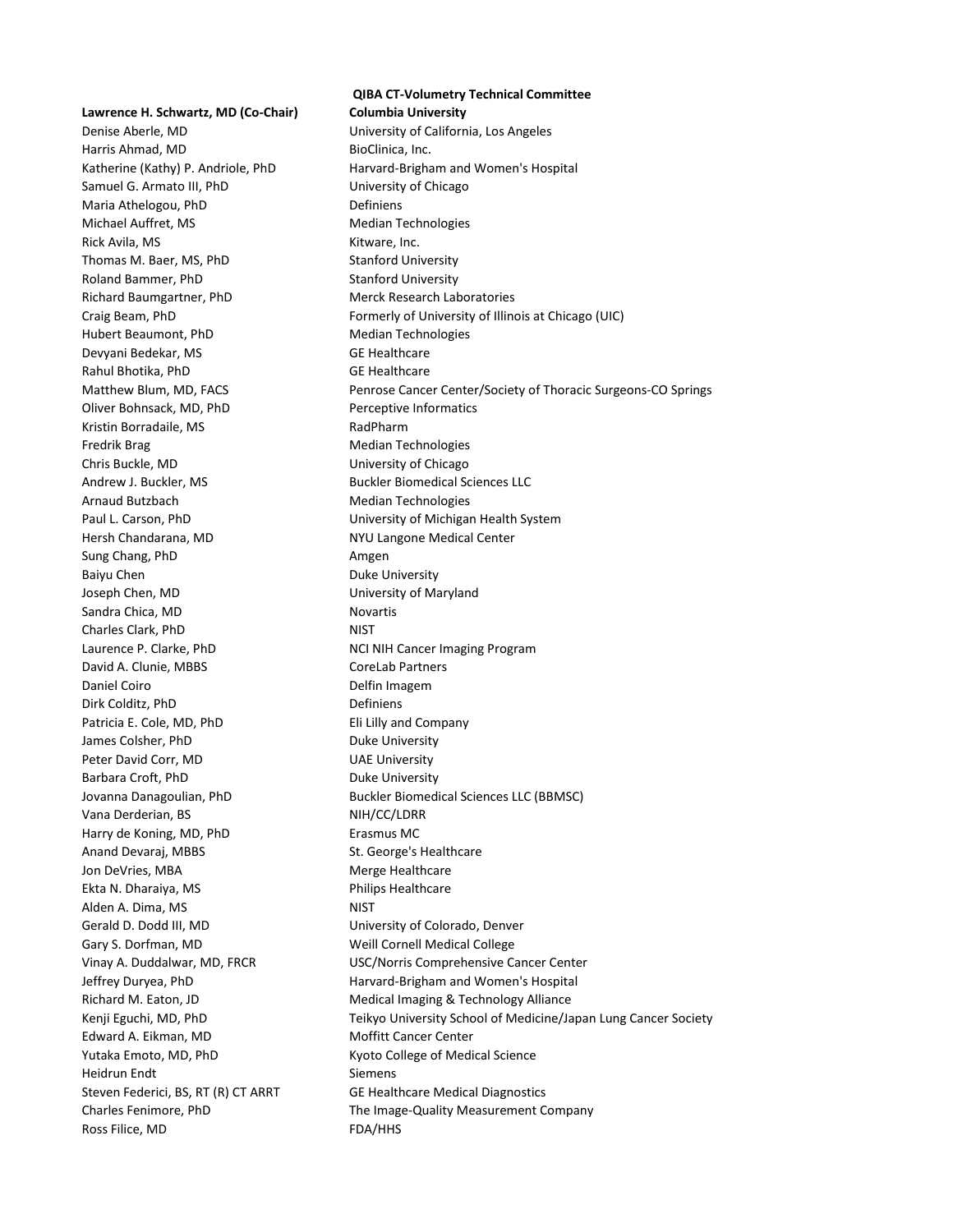Les Folio, DO, MPH NIH Robert Ford, MD John Fraunberger CoreLab Partners Kavita Garg, MD University of Colorado, Denver Paul R. Garrett, MD PERI Marios Gavrielides, PhD FDA Dana Ghiorghiu, MD, PhD AstraZeneca Robert J. Gillies, PhD Moffitt Cancer Center Gregory V. Goldmacher, MD, PhD ICON Medical Imaging Jin Mo Goo, MD, PhD Seoul National University Hospital Ronald H. Gottlieb, MD, MPH University of Arizona Sumit Gupta, MBBS Glenfield Hospital, UK David Gustafson, PhD Perfint Healthcare Wendy Hayes, DO Bristol-Myers Squibb Claus Peter Heussel, MD, PhD Heidelberg University Bruce J. Hillman, MD Sand Controller and Muniversity of Virginia Health System Jessica Huang, BA NIH/CC/DRD Tunc A. Iyriboz, MD MSKCC Richard P. Jacobs, MD, MHA Perceptive Informatics C. Carl Jaffe, MD Boston Medical Center Rudresh Jarecha, MBBS, DNB, DMRE Perceptive Informatics Todd Johnson, MS Vital Images, Inc. Andy Jurasz, MD, PhD BioClinica, Inc. Ella A. Kazerooni, MD University of Michigan Hyun J. (Grace) Kim, PhD **Easing the Contract Contract Contract** University of California, Los Angeles Friedrich D. Knollmann, MD, PhD UC Davis Gerhard Kohl, PhD Siemens Gerald (Jerry) Kolb, JD Breast Health Management, Inc Despina Kontos, PhD University of Pennsylvania Michael Kuhn, PhD **Philips Healthcare** Shing Lee, PhD Columbia University Oliver Lehner **Definiens** Riccardo Lencioni, MD University of Pisa John Lu, PhD NIST Meghan Lubner, MD University of Wisconsin David A. Lynch, MB National Jewish Health Marianne Maffoni **TeraRecon**, Inc. Mahadevappa Mahesh, MS, PhD Johns Hopkins University Osama Masoud **Vital Images, Inc.** Michael McNitt-Gray, PhD University of California, Los Angeles Brian McParland, PhD GE Healthcare P. David Mozley, MD Weill Cornell Medical College James L. Mulshine, MD **Rush University Medical Center** Reginald Munden, MD, DMD, MBA MD Anderson Cancer Center Hrudaya (Bobby) Nath, MD University of Alabama at Birmingham Daniel R. Nicolson **Definiens** Morgan Nields, MBA **INTIO**, Inc. Marcello H. Nogueira-Barbosa, MD, PhD USP-Brazil (Ribeirão Preto) J. Michael O'Neal, MD CoreLab Partners

David S. Gierada, MD Washington University Mallinckrodt Institute of Radiology Fergus Gleeson, MBBS Churchill Hospital--Headington, Oxford, UK/British Society of Thoracic Imaging Tomasz Grodzki, MD, FETCS Regional Hospital for Lung Diseases/European Society of Thoracic Surgeons--Poland Philip F. Judy, PhD **Harvard-Brigham and Women's Hospital** Seung Eun Jung, MD Catholic Univ of Korea Seoul St Marys Hospital Theresa C. McLoud, MD Massachusetts General Hospital/Society for Thoracic Radiology Alec J. Megibow MD, MPH, FACR New York University School of Medicine Kevin O'Donnell, MASc **Toshiba Medical Research Institute-USA**, Inc.